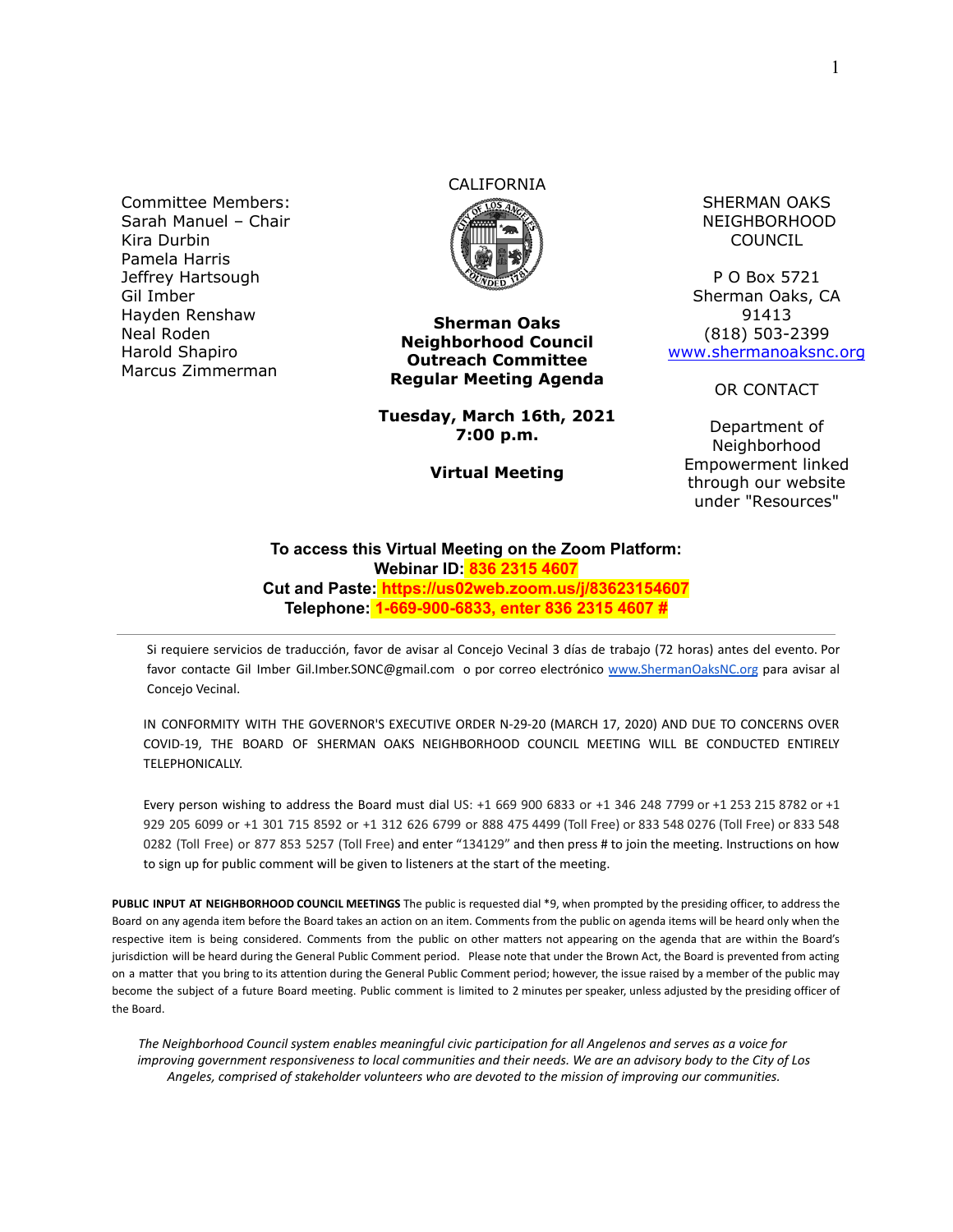### **AGENDA**

- **1. Call to Order and Welcome** Chair, Sarah Manuel
- **2. Roll Call and Introductions** Chair, Sarah Manuel, Committee Member, Gil Imber
- **3. Administrative Motions: ACTION ITEM. ROLL CALL VOTE REQUIRED.** A. Approval of Prior Meeting Minutes
	- i. February 16th, 2021 Regular Meeting Minutes -- **ACTION ITEM. ROLL CALL VOTE REQUIRED.**
- **4. Chair's Report: (3 minutes)** Sarah Manuel
- **5. Project Updates & Discussion (20 minutes)** *Please see supporting documentation.*
	- *1 minute Public Comment for each sub-agendized item.*
	- A. Neighbor Assistance Program Marcus Zimmerman
	- B. Working Group Kira Durbin, Pamela Harris
	- C. Webcorner Update Harold Shapiro
	- D. Website Gil Imber
- **6. Public Official Comment:** *Comments by public officials.*
- **7. Public Comment**: *Comments by the public on non-agenda items within the SONC Outreach Committee's jurisdiction. 2 minutes each.*
- **8. LA Works Presentation and Discussion with Nahtahna Cabanes (7:30pm)**

#### **9. SONC Virtual Movie Series -- ACTION ITEM. ROLL CALL VOTE. (10-minutes)**

A. A motion to approve SONC Virtual Movie Series for up to \$1000. The Virtual Movie Series will be held from March 2021 - December 2021 featuring but not limited to a [Hollywood Documentary](https://www.youtube.com/watch?v=xZ6T-qlO7w4) of [Marsha Hunt](https://www.imdb.com/name/nm0402554/bio) and Public-domain [family-friendly cartoons with the musical accompaniment](https://youtu.be/vrODRjLJjuY) by professional [musician, Gil Imber.](https://youtu.be/vrODRjLJjuY) Funding will be applied to the purchase of the Hauptwerk software. Software purchase to be licensed to SONC with administrator Gil Imber. Please see supporting documentation. **ACTION ITEM. ROLL CALL VOTE.**

## **10. Discussion of Branding Kits for SONC Committee's**

Discussion of custom branding kits for each committee.

**11. New Business** – Introduction topics for consideration of the Outreach Committee at future meetings: (**5 minutes)** *Public Comment for each sub-agendized item.*

A. Other items for consideration for next Agenda(s)